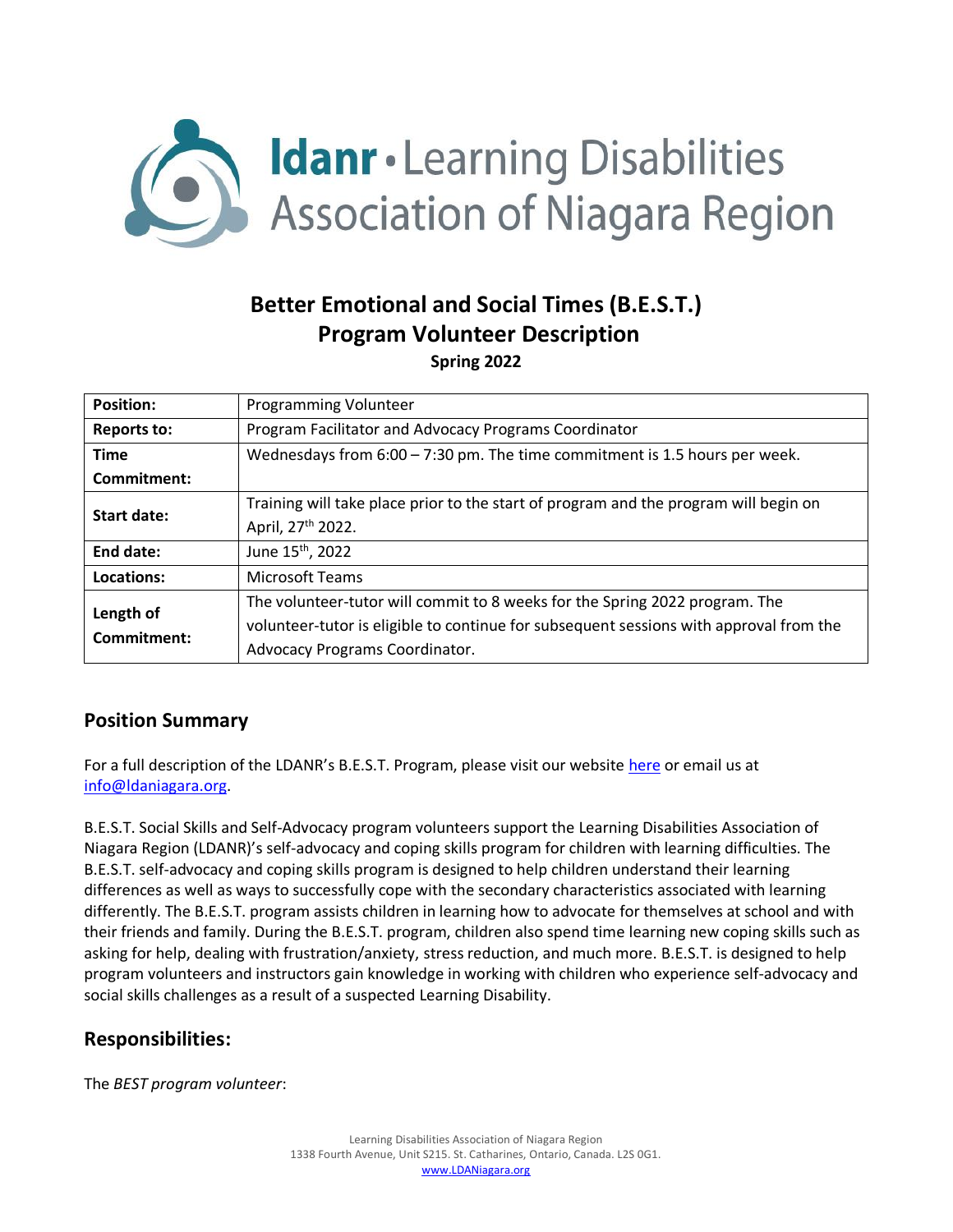- Works with and supports the BEST Program Facilitators to deliver the assigned lesson plans as well as the active and cooperative games/sports to further foster social skills;
- Works with a small group of children who experience difficulties with coping skills (such as: conversation skills, friendship skills, organization skills, time management, self-evaluation, feelings, anger management, problem solving, peer pressure, bullying and more) by leading and guiding various activities such as role-playing and so forth.
- Helps the children learn about their learning disability as well as their strengths and how to selfadvocate for themselves;
- Provides one-to-one support to the children when needed;
- Provides a positive environment for students to encourage full participation in activities;
- Models positive behaviour and coaches children to develop and exhibit proper actions and reactions in social settings;
- Provides regular positive feedback to increase self-confidence and self-esteem;
- Supports the program facilitator in the set-up and clean-up for each session.

# **Program Requirements:**

- Attend all program sessions
- Attend mandatory training sessions
- A reliable device with a working microphone and camera
- Reliable internet connection or access to such
- Must track progress and set goals with the program participants

# **Qualifications and Skills Required:**

Eligible candidates for the B.E.S.T. Program-Volunteer position include individuals who are 16 years of age or older prior to starting the volunteer position.

Additional requirements and assets include:

- **Police Vulnerable Sectors Clearance** valid within the past year **(\*required if 18+);**
- Completion of the **Accessibility of Ontarians with Disabilities Act (AODA) Training Module** Click here [for link to access](http://www.ohrc.on.ca/en/learning/working-together-code-and-aoda/certificate-version) **(\*required upon volunteer offer);**
- Previous experience working with individuals with learning disabilities and/or children (asset);
- Familiarity with Microsoft Teams platform (asset).

Volunteers should demonstrate:

- Excellent verbal and written communication skills;
- The ability to work independently and as part of a team;
- Organizational skills, responsibility, patience and reliability;
- The ability to meet deadlines within a specified timeframe.

# **Benefits:**

Volunteers will develop skills such as: